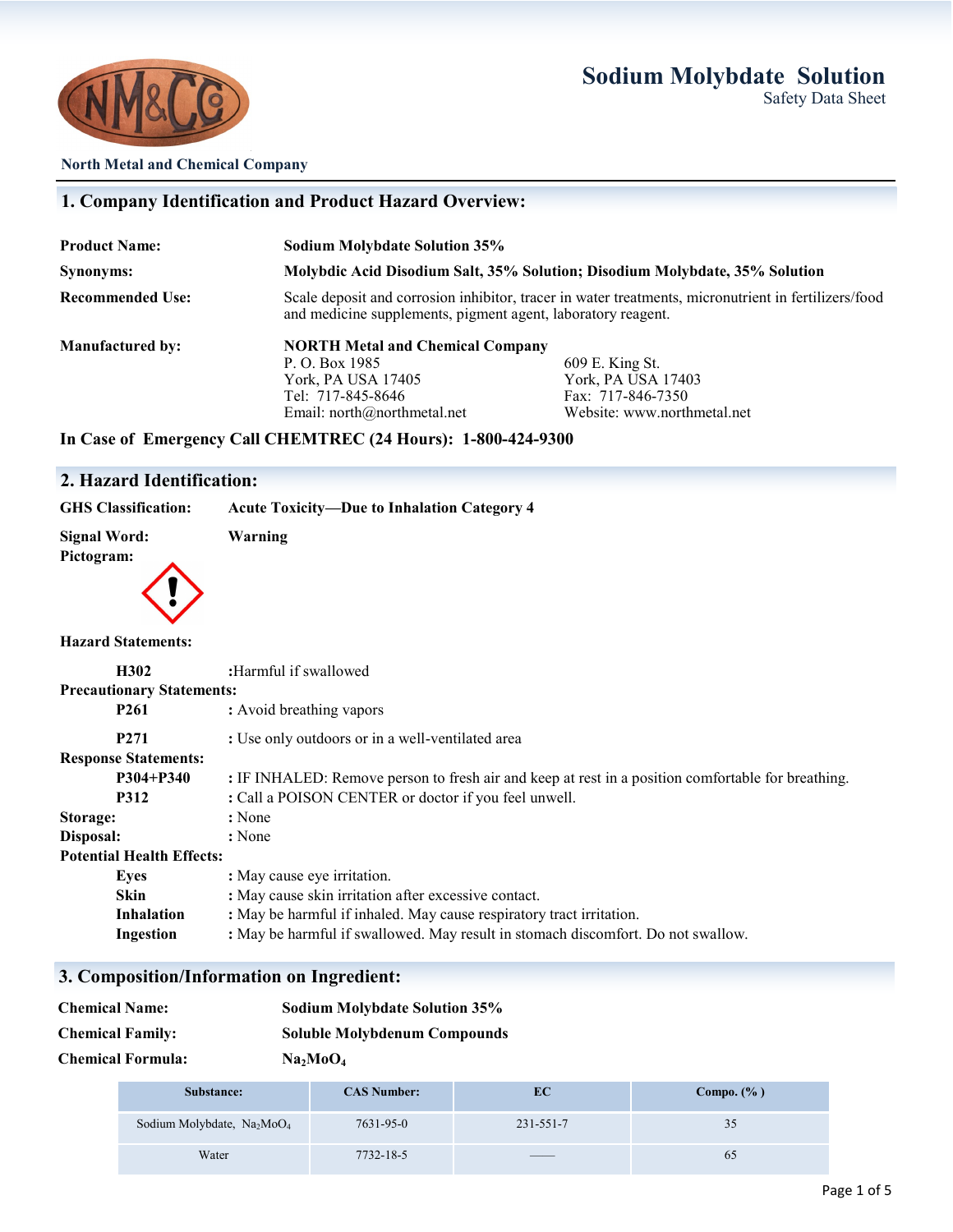| <b>4. First Aid Measures:</b>     |                                                                                                                                                              |  |
|-----------------------------------|--------------------------------------------------------------------------------------------------------------------------------------------------------------|--|
| <b>Eyes</b>                       | : Flush eyes with running water for at least fifteen minutes. Remove any contact lenses. If irritation<br>persists, get medical aid.                         |  |
| <b>Skin</b>                       | : Flush skin with running water for fifteen minutes. If irritation persists, get medical attention.                                                          |  |
| Ingestion                         | : Rinse mouth out and drink a glass of water. If the product is swallowed, do not induce vomiting.                                                           |  |
| <b>Inhalation</b>                 | : If safe to do so, remove individual from further exposure. Supply fresh air. If cough or other<br>symptoms develop, call doctor/poison center immediately. |  |
| <b>PPE</b> first responders       | : Dust mask, gloves and safety goggles are highly recommended.                                                                                               |  |
| <b>5. Fire Fighting Measures:</b> |                                                                                                                                                              |  |

|                            | Fire/Explosion Hazard : Negligible fire hazard when exposed to flame.                                                                                                                                                                                                                      |
|----------------------------|--------------------------------------------------------------------------------------------------------------------------------------------------------------------------------------------------------------------------------------------------------------------------------------------|
| <b>Extinguishing Media</b> | : Use any extinguishing media suitable for type of surrounding fire.                                                                                                                                                                                                                       |
| <b>General Hazard</b>      | : Evacuate personnel downwind in-order to avoid inhalation of irritating and/or harmful fumes and smoke.                                                                                                                                                                                   |
|                            | Fire Fighting Procedures: This product is a non-flammable substance. No acute hazard.                                                                                                                                                                                                      |
|                            | Fire Fighting Equipment: Full protective equipment (bunker gear) and self-contained breathing apparatus (SCBA) should be used<br>for all indoor fires and any significant outdoor fires. If possible, firefighters should control run-off water<br>to prevent environmental contamination. |

#### **6. Accidental Release Measures:**

| <b>Protective Gear for Personnel:</b> | : Gloves and dust mask.                                                                                                                          |
|---------------------------------------|--------------------------------------------------------------------------------------------------------------------------------------------------|
| <b>Spill Clean-up Procedures:</b>     | : Mop up and dispose according to state, federal, and local non-hazardous waste laws<br>and regulations. Do not let waste enter the environment. |
| <b>Environmental Precaution:</b>      | : Do not allow to enter sewers or ground water, or penetrate the soil.                                                                           |

# **7. Handling and Storage:**

| <b>Handling</b> | : Use appropriate personal protective equipment as specified in Section 8. Handle in a well-ventilated    |
|-----------------|-----------------------------------------------------------------------------------------------------------|
|                 | area. Handle in a manner consistent with good industrial/manufacturing techniques and practices.          |
|                 | Wash hands thoroughly with soap and water after use. Remove contaminated clothing and protective          |
|                 | equipment before entering eating areas.                                                                   |
| <b>Storage</b>  | : Store in a cool, dry well-ventilated area. Keep containers closed when not in use. Observe all federal, |

state and local regulations when storing or disposing of this substance.

# **8. Exposure Controls and Personal Protection:**

| <b>Exposure Limits</b>                  | : Soluble Molybdenum<br>$5 \text{ mg/m}^3 \text{OSHA TWA}$<br>$5 \text{ mg/m}^3$ ACGIH TWA                                                                                                                                                                                                                                                         |
|-----------------------------------------|----------------------------------------------------------------------------------------------------------------------------------------------------------------------------------------------------------------------------------------------------------------------------------------------------------------------------------------------------|
|                                         | 5 mg/m <sup>3</sup> DFG MAK TWA (total dust)<br>50 mg/m <sup>3</sup> DFG MAK 30 minimum peak, average value, 1 time/shift                                                                                                                                                                                                                          |
| <b>Exposure Controls</b>                | : Sodium Molybdate is not classified as a hazardous substance. High airborne dust concentrations<br>require mechanical ventilation or a respirator mask.                                                                                                                                                                                           |
| <b>Engineering Controls</b>             | : Use appropriate engineering controls to minimize exposure to vapors generated via routine use. Maintain<br>adequate ventilation of workplace and storage areas.                                                                                                                                                                                  |
| <b>Personal Protective</b><br>Equipment | : Eyes and face: Wear safety glasses with side shields or goggles when handling this material.<br><b>Skin:</b> Wear protective clothing when handling this product to prevent prolonged skin contact.<br>Respiratory: Avoid breathing vapors or mist. Use NIOSH approved respiratory protection equipment<br>when air borne exposure is excessive. |

**Work Hygienic Practices:** Facilities storing or using this material should be equipped with emergency eyewash, and a safety shower. Good personal hygiene practices should always be followed.

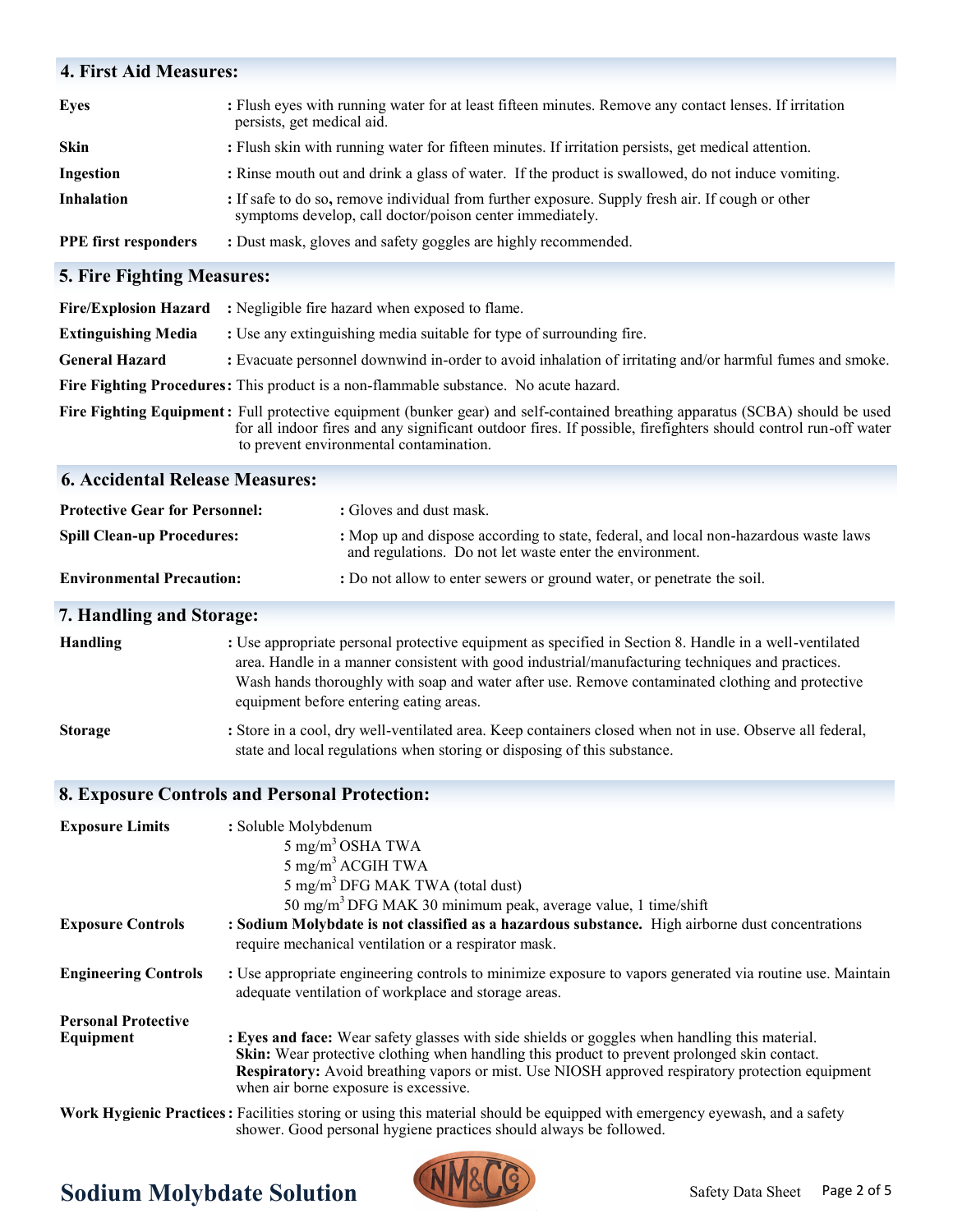# **9. Chemical and Physical Properties:**

| Appearance/Color             | : Clear, colorless Liquid              | <b>Partition Coefficient</b> | : Not applicable                                             |
|------------------------------|----------------------------------------|------------------------------|--------------------------------------------------------------|
| Odor                         | : Odorless                             | <b>Solubility</b>            | : Soluble in water $(840g/L \text{ at } 20^{\circ}\text{C})$ |
| Odor threshold               | : Not applicable                       | $pH$ (as-is)                 | $: 8.5 - 10.0$                                               |
| <b>Flash Point</b>           | : Not applicable                       | <b>Melting Point</b>         | $:103\degree C$                                              |
| <b>Evaporation Rate</b>      | : Not applicable at ambient conditions | <b>Freezing Point</b>        | $: -5^{\circ}C$                                              |
| <b>Lower Explosive Limit</b> | : Not explosive                        | <b>Boiling Range</b>         | : Not applicable                                             |
| <b>Upper Explosive Limit</b> | : Not explosive                        | <b>Molecular Weight</b>      | : 241.95                                                     |
| <b>Auto-ignition Temp</b>    | : Not applicable                       | <b>Flammability</b>          | : Not flammable                                              |
| <b>Decomposition Temp</b>    | $:100^{\circ}$ C                       | <b>Relative Density</b>      | $: 1.377 - 1.386$                                            |
| <b>Vapor Pressure</b>        | : Negligible                           | VOC $%$                      | : Not applicable                                             |
| <b>Vapor Density</b>         | : Not applicable                       |                              |                                                              |

## **10. Stability and Reactivity:**

| <b>Stability</b>                                 | : The product is stable under normal ambient conditions of temperature and pressure.                                                                                                                                                                     |
|--------------------------------------------------|----------------------------------------------------------------------------------------------------------------------------------------------------------------------------------------------------------------------------------------------------------|
| <b>Hazardous</b>                                 | <b>Decomposition Products:</b> Thermal decomposition may include toxic sodium oxide.                                                                                                                                                                     |
| <b>Incompatible Materials</b> : None identified. |                                                                                                                                                                                                                                                          |
| <b>Conditions to Avoid</b>                       | : Avoid exposure to extreme temperatures, contact with incompatible chemicals, uncontrolled contact with accelerants. Sodium Molybdate will explode on contact with molten magnesium. Its reaction with hot potassium, sodium,<br>chlorine trifluoride). |

# **11. Toxicological Information:**

| <b>Toxicity Data</b>                        | : LD <sub>50</sub> oral, rat 4000 mg/kg                                                                                                   |  |
|---------------------------------------------|-------------------------------------------------------------------------------------------------------------------------------------------|--|
| For Sodium                                  | LD <sub>50</sub> dermal, rat >2,000 mg/kg                                                                                                 |  |
| Molybdate                                   | $LD_{50}$ intraperitoneal, rat 576 mg/kg                                                                                                  |  |
| Dihydrate                                   | $LD_{50}$ intraperitoneal, mouse 303 mg/kg                                                                                                |  |
|                                             | LC <sub>50</sub> inhalation, rat, 4h, 2080 mg/m <sup>3</sup>                                                                              |  |
| <b>Carcinogen Status</b>                    | : None                                                                                                                                    |  |
| <b>Acute Toxicity Level</b>                 | : Low acute toxicity by ingestion. Irritant, gastrointestinal.                                                                            |  |
| <b>Target Organs</b>                        | : Lungs, spleen, heart.                                                                                                                   |  |
|                                             | Medical Conditions Aggravated by Exposure: Blood system problems, bone, joint or tooth problems, respiratory problems.                    |  |
| <b>Mutagenic Data</b>                       | : Change inhibition capacity - Escherichia coli 16 mmol/L; sex chromosome Loss and non disjunction -<br>Saccharomyces cerevisae 80 mmol/L |  |
|                                             | Reproductive Effects Data:16474 ug/kg intratesticular - mouse TDLo 1 day male.                                                            |  |
| <b>Additional Data</b>                      | : The levels of copper, sulfur and zinc in the diet may have an effect on the toxicity.                                                   |  |
| <b>Health Effects:</b><br><b>INHALATION</b> | Acute Exposure: May cause respiratory tract irritation, coughing and chest discomfort.                                                    |  |

**Chronic Exposure**: Chronic exposure of workmen in a molybdenum-copper plant produced liver dysfunction with hyperbilirubinemia. Similar hepatotoxic effects were found in animals given molybdenum salts.

SKIN CONTACT

**Acute Exposure**: Brief contact with dry skin is unlikely to cause irritation. On wet skin, irritation and a difficult to heal rash may occur. Primary irritation which appeared after 24 hours and cleared up after 72 hours has been reported in animals.

**Chronic Exposure**: Prolonged contact with dry skin may cause irritation. Among chemists handling 4 molybdenum and tungsten solutions, there was a high incidence of gout**.**

# **Sodium Molybdate Solution**

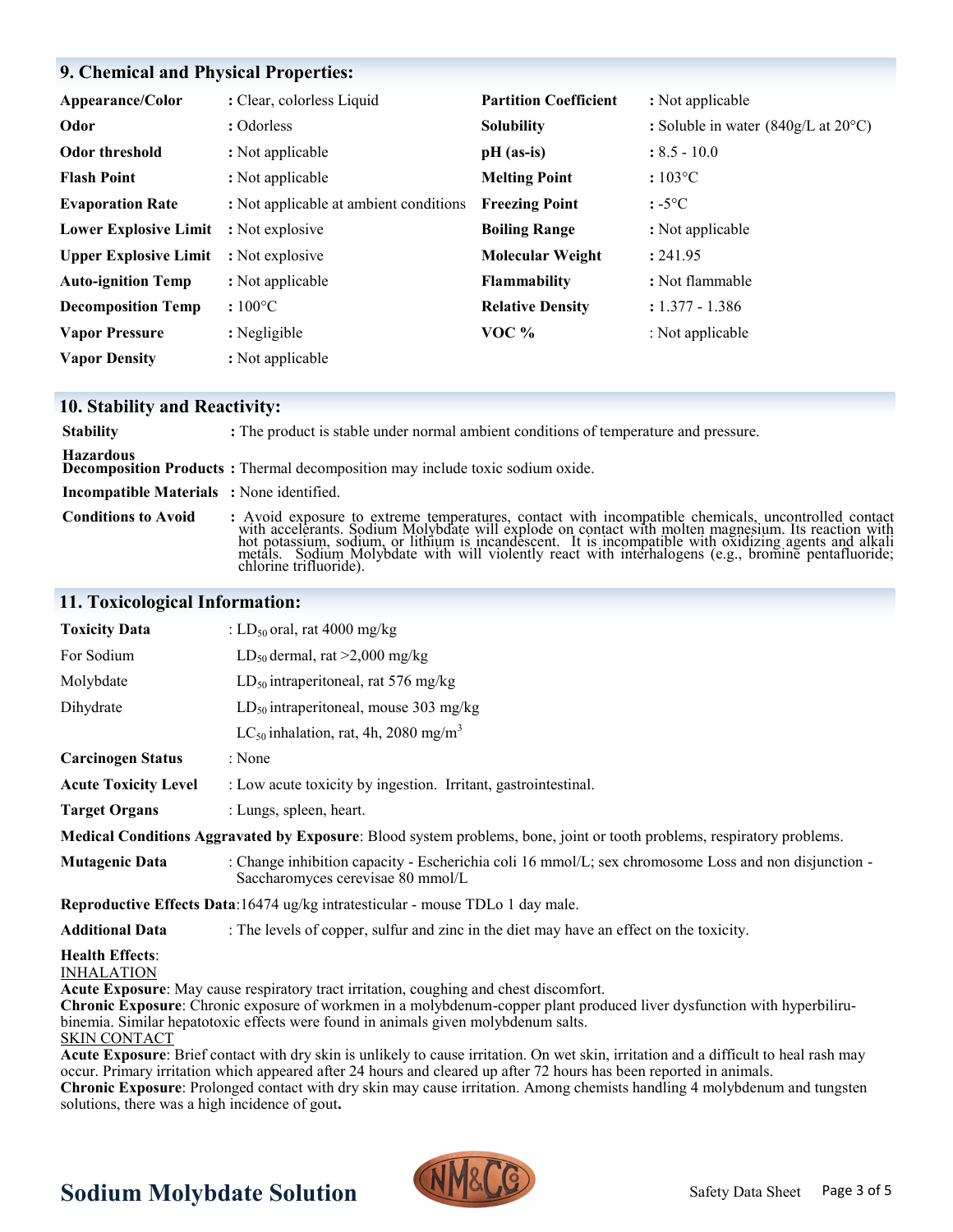# **11. Toxicological Information continued:**

### EYE CONTACT

**Acute Exposure**: May cause irritation. A 20% solution applied to animal eyes caused conjunctivitis with discharge, but no irritation to the cornea and iris.

**Chronic Exposure**: No data available.

#### **INGESTION**

**Acute Exposure**: Large doses may cause cramping, vomiting and hypertension. With lethal doses of molybdenum compounds, death was preceded by lethargy and coma.

**Chronic Exposure**: Chronic feeding to rabbits at dietary levels of 0.1% or higher was uniformly fatal within a few weeks. There is a correlation between the molybdenum content in food and the incidence of gout, uricemia and xanthine oxidase activity. Signs of molybdenum poisoning include loss of appetite, listlessness, diarrhea and reduced growth rate. Animals on high dietary levels of molybdenum showed anemia and deformities of the joints of the extremities.

# **12. Ecological Information:**

**Sodium Molybdate is used as a micronutrient for plants and animals. Excess molybdenum in some animals may result in a molybdenum induced copper deficiency known as molybdenosis. A lack of molybdenum in humans is known to contribute to gastro-intestinal cancers. A healthy balance of copper and molybdenum in a diet includes approximately 30% more Copper than Molybdeum.** 

**All work practices must be aimed at eliminating environmental contamination.** 

| <b>ERMA Classifications</b>    | :61.E                                                                                                                                         |
|--------------------------------|-----------------------------------------------------------------------------------------------------------------------------------------------|
| <b>Terrestrial Ecotoxicity</b> | : This material may be harmful or fatal to contaminated plants or animals, especially if large volumes are<br>released into the environments. |
| <b>Aquatic Ecotoxicity</b>     | $\div$ 79800 µg/L 96 hour LC50 (Mortality) striped bass (Morone saxatilis).                                                                   |
| <b>Invertebrate Toxicity</b>   | : $2650000 \mu g/L$ 96 week EC50 (Immobilization) amphipod (Crangonyx pseudogracilis).                                                        |
| <b>Algal Toxicity</b>          | : $960000 \mu g/L$ 48 week (Cytogenetic) flagellate euglenoid (Euglena gracilis).                                                             |
| <b>Reptile Toxicity</b>        | : 960 $\mu$ g/L 7 day LC50 (Mortality) narrow mouthed frog (Microhyla carolinensis).                                                          |
| <b>Mobility in Soil</b>        | : No data available.                                                                                                                          |

## **13. Disposal Considerations:**

| <b>Disposal Method</b>    | : Dispose of waste at an appropriate waste disposal facility according to current applicable laws and<br>regulations.                                                                                                |
|---------------------------|----------------------------------------------------------------------------------------------------------------------------------------------------------------------------------------------------------------------|
| <b>Product Disposal</b>   | : Recycle or reuse whenever possible. Uncontaminated waste may be returned to the manufacturer.<br>Dispose of any contaminated waste product as non-hazardous waste, unless contamination is hazardous<br>in nature. |
| <b>Packaging Disposal</b> | : Dispose of at a supervised incineration facility or an appropriate waste disposal facility.                                                                                                                        |

## **14. Transport Information:**

| <b>Shipping Name</b> | : Not D.O.T regulated         |
|----------------------|-------------------------------|
| <b>Hazard Class</b>  | : Not Dangerous for Transport |
| <b>UN Number</b>     | : None                        |